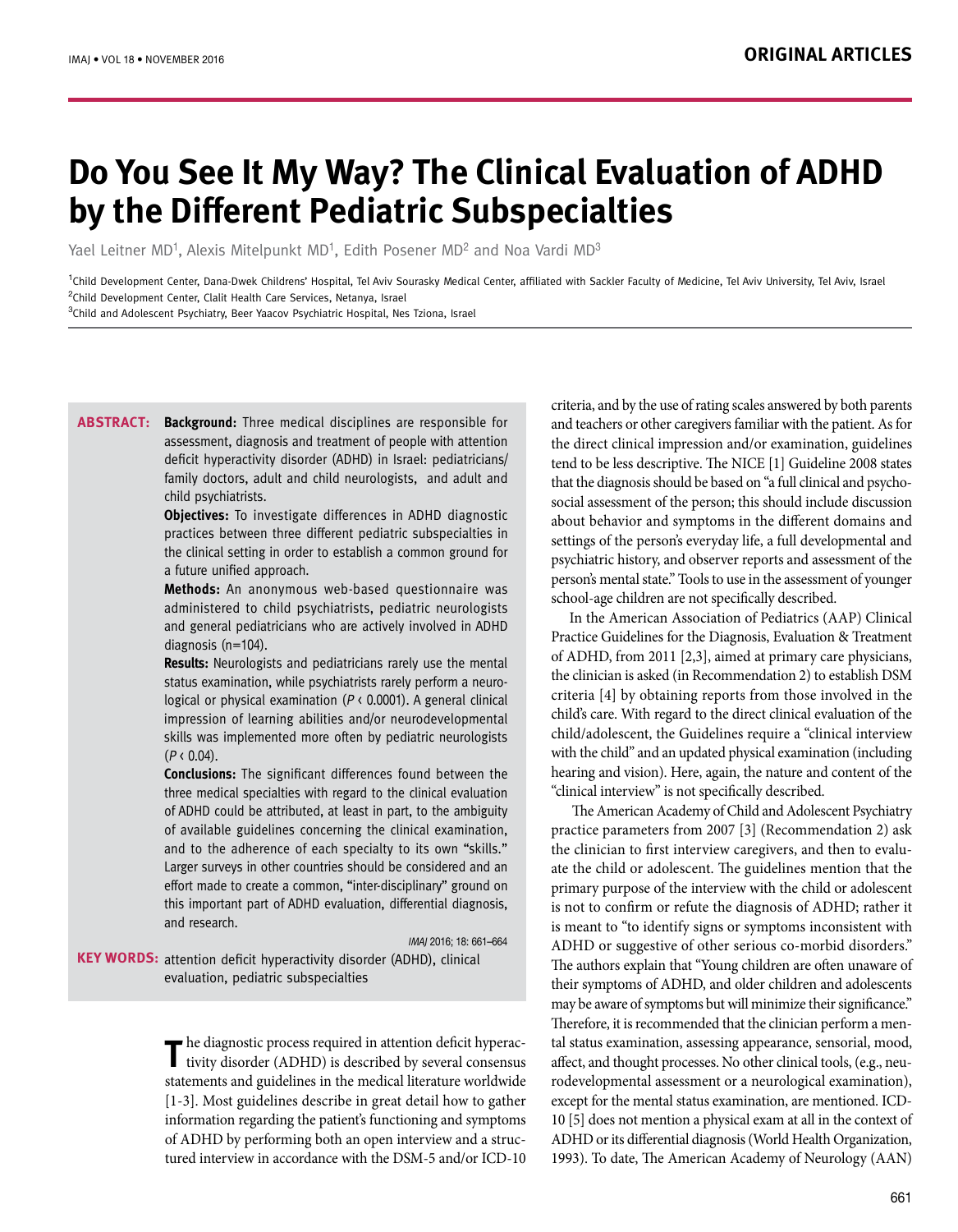**Table 1.** Description of the direct\* clinical evaluation of the child/adolescent by the three medical disciplines

| <b>Ouestion:</b><br>Which of the following items<br>are included in your diagnostic<br>evaluation of ADHD? | <b>Psychiatrists</b>       | <b>Neurologists</b>       | <b>Pediatricians</b>       | P        |
|------------------------------------------------------------------------------------------------------------|----------------------------|---------------------------|----------------------------|----------|
| An open Interview with parents or<br>caregivers<br>Regularly/Other                                         | 33/0<br>$(100\%)$          | 29/0<br>$(100\%)$         | 42/0<br>$(100\%)$          | NS.      |
| A structured interview in accordance<br>with DSM criteria<br>Regularly/Other                               | 22/10<br>$(68.8\%/31.2\%)$ | 23/4<br>$(85.2\%/14.8\%)$ | 40/2<br>$(95.2\%/4.8\%)$   | (0.008)  |
| A neurological examination<br>Regularly/Other                                                              | 1/31<br>$(3.1\%/96.9\%)$   | 29/0<br>$(100\%/0\%)$     | 32/11<br>$(59.6\%/40.4\%)$ | (0.0001) |
| A physical examination<br>Regularly/Other                                                                  | 1/29<br>$(3.3\%/96.7\%)$   | 25/3<br>$(89.3\%/10.7\%)$ | 36/7<br>$(83.7\%/16.3\%)$  | (0.0001) |
| Clinical impression from learning<br>abilities, and/or neurodevelopment<br>Regularly/Other                 | 23/10<br>(69.7%/30.3%)     | 26/3<br>$(89.7\%/10.3\%)$ | 27/16<br>$(62.8\%/37.2\%)$ | (0.04)   |
| Psychiatric evaluation (mental<br>status)<br>Regularly/Other                                               | 33/0<br>$(100\%/0\%)$      | 3/17<br>$(15\%/85\%)$     | 7/29<br>$(19.4\%/80.6\%)$  | (0.0001) |

\*Excluding use of rating scales, questionnaires, or computerized tests

\*\* Yes = usually, Other = occasionally, rarely, never

and the Child Neurology Society (CNS) have not published guidelines or a consensus regarding the clinical tools for the diagnosis of ADHD.

In Israel, the official Ministry of Health Guidelines [6], published in 2010, describe in detail the tools that should be used in the diagnostic process of ADHD in both adults and children, including a detailed history, establishing symptoms in accordance with DSM criteria, the use of rating scales and questionnaires, and the necessity to evaluate co-morbidity and consider the differential diagnosis. When it comes to the clinical evaluation, the guidelines only ask for it to be a "thorough" examination, without further details. Psychiatric evaluation, cognitive or psycho-educational assessment, is defined as optional.

Doodley et al. [7] found that for the majority of children (including children with ADHD) the critical component of the pediatric neurology consultation is a detailed clinical history, but most clinicians agree that physical examination is at least necessary to rule out other conditions in the differential diagnosis of ADHD [1-10]. In most countries, several (pediatric) subspecialists – such as primary care pediatricians/family physicians, developmental-behavioral pediatricians, pediatric neurologists and child psychiatrists – are involved in the initial diagnosis and care of children with ADHD. The present Practice Guidelines, coming from both Pediatric/Family practice and from Psychiatry, as earlier mentioned, do not provide a common ground from which these various disciplines can derive a common understanding on how to clinically assess their pediatric patients. In light of this ambiguity, the aim of the present survey was to study the clinical tools used by different medical disciplines with regard to the examination of the child and/or adolescent suspected of having ADHD. We hypothesized that while all disciplines use similar tools to elicit DSM-5/ICD-10 criteria for the diagnosis, their ways of obtaining direct clinical impression of the patient are diverse.

# **SUBJECTS AND METHODS**

An anonymous web-based questionnaire was administered to physicians who are actively involved in the diagnosis and treatment of children and adolescents with ADHD, in both the public and private sectors. In Israel, child psychiatrists and pediatric neurologists, as well as primary care pediatricians with Ministry of Health continuing medical education (CME) training in ADHD are involved in the diagnosis of the disorder, while the continuous management and treatment are usually managed by the primary care pediatrician. These physicians were personally approached at medical conferences and local seminars, and others were contacted by telephone, and urged by the study investigators to answer the web-based questionnaire. All were informed of the anonymous nature of the questionnaire.

The questionnaire included 30 questions, most with 4 possible answers (regularly, sometimes, rarely, never) or other choices relevant to the questions. Questions reviewed the demographic and professional characteristics of the physician and description of his/her work environment, and his/her ADHD diagnostic protocol, with a special emphasis on the direct clinical encounter with the patient. Other questions reviewed the physician's preferences with regard to ADHD clinical guidelines and participation in continuous education activities and conferences. The questions relevant to the description of the clinical diagnostic process were translated to English [Table 1]. The study was approved by the Medical Center Ethics Committee no. TLV-0457-14.

#### **Statistical analysis**

All participants were grouped into three categories in accordance with their medical specialty. Descriptive statistics were used to analyze the demographic data such as age and years of experience using one-way ANOVA. In some of the questions we merged several answers into a joint category, e.g., place of medical school or residency were recategorized to "Israel" or "other." The answers to elements of the clinical impression performed were grouped into two categories: "regularly" or "other" instead of "sometimes," "rarely" or "never." The total duration of examination was restructured as 15 minutes, up to one hour, or over an hour. The number of visits was regarded as one or more. Follow-up frequency was analyzed in three categories instead of six  $(> 3$  per year,  $1-2$  per year, or as needed). Patients' ages were divided into all ages vs. 6–18 years old. All questions were compared using  $\chi^2$  tests between-group rates; significant values were those for which the  $P$  value was  $< 0.05$ .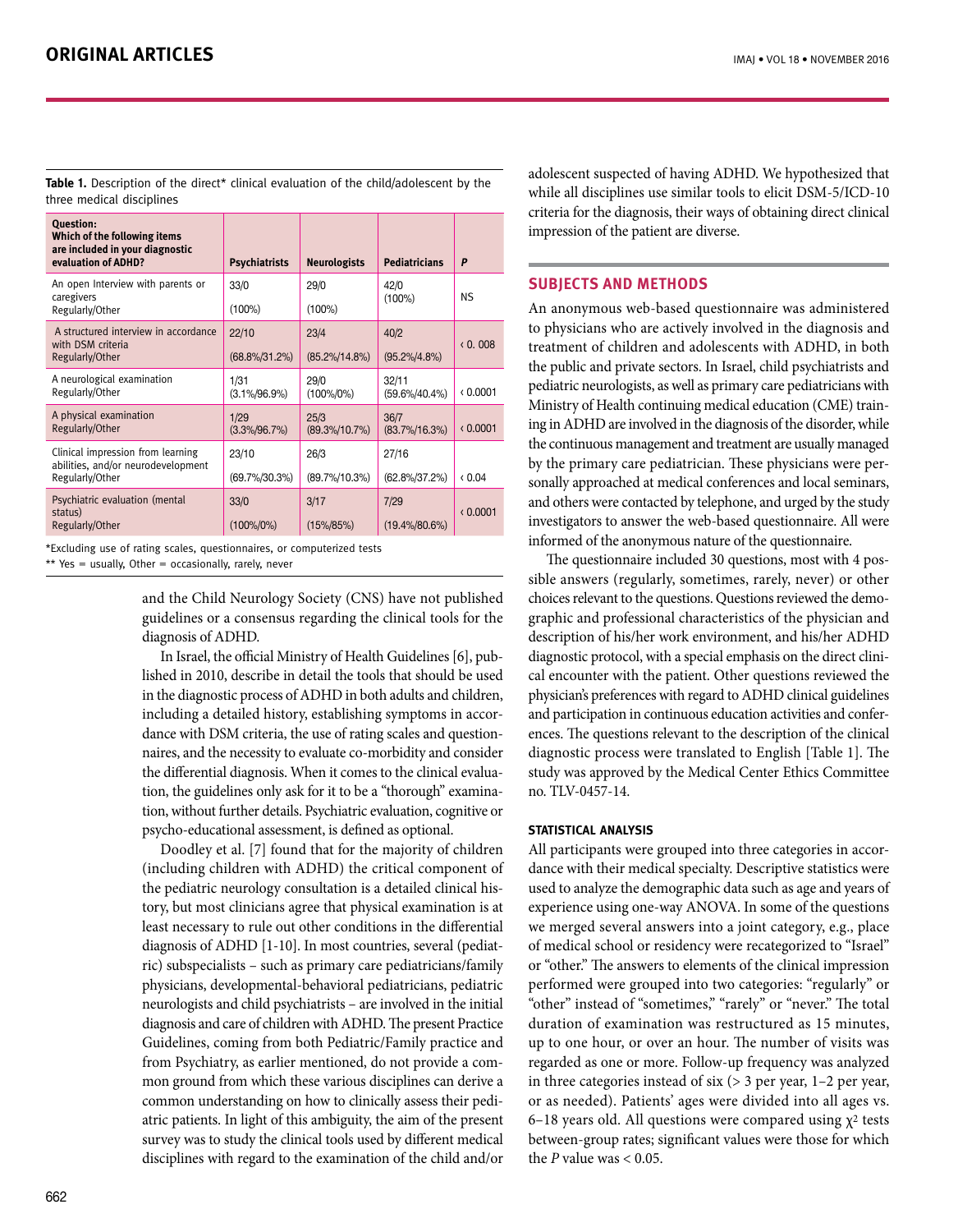## **RESULTS**

A total of 104 physicians completed the questionnaire, 42 pediatricians, 33 child psychiatrists, and 29 pediatric neurologists. No significant differences were found between the three medical specialties with regard to demographic characteristics (age, gender, and country of birth, country of medical studies, country of internship or years of experience); 69.9% graduated from medical schools in Israel, and 93.3% completed their residency in Israel. The mean time of active medical practice after residency was 16.03 years (SD 9.8), with no significant difference between the three medical specialties [Table 2]. Pediatricians gained their knowledge regarding ADHD in the CME courses, while psychiatrists and neurologists reported to have acquired their knowledge during their primary residency (*P* < 0.0001). Pediatricians usually evaluated ADHD patients within their primary care pediatric practice (mostly in the public sector), while pediatric neurologists and child psychiatrists divided their practices between the public sector and private consultations (*P*  < 0.001). Pediatric neurologists were significantly more involved in the diagnosis and treatment of preschool children (younger than 6 years), while the other two specialties reported that they treated patients between the ages of 6 and 18 years (*P* < 0.0001). Question 12 in the questionnaire was devoted to the details of the clinical examination of children evaluated for ADHD [Table 1]. All groups reported that they conducted an open interview with the parents, with no significant difference between the three specialties. Pediatricians used a structured interview in accordance with the DSM-5 criteria significantly more than the other specialties (*P* < 0.008). A most striking difference was found with regard to the neurological examination: with 31/32 psychiatrists (96.6%) reporting that they do not regularly perform this examination and only three of them reporting they perform it sometimes, while 74% of pediatricians and 100% of pediatric neurologists report performing a neurological examination regularly during the initial evaluation of their patients (*P* < 0.0001). All the child psychiatrists reported regularly performing a mental status examination/interview as part of their clinical evaluation of the patient, but only 19% and 15% of pediatricians and pediatric neurologists, respectively, reported doing so regularly (*P* < 0.0001), while 7/29 pediatricians and 3/17 neurologists reported assessing it sometimes. Furthermore, 89% and 83% of neurologists and pediatricians, respectively, regularly perform a general physical examination, while 3% of psychiatrists report doing so  $(P < 0.0001)$ . As for a general evaluation of learning abilities and/or neurodevelopment, e.g., reading, writing, mathematical, memory, grapho-motor abilities, expressive and receptive language, general knowledge, etc. (some or all of these), 89.7% of neurologists, 69.7% of psychiatrists and 62.8% of pediatricians reported regularly assessing these skills (*P* < 0.04).

All specialists reported using parental and teacher rating scales (93% and 95% respectively), such as the Vanderbilt or

| <b>Rable L.</b> Demographic data of the physicians who participated in the survey |                      |                     |                      |           |  |  |
|-----------------------------------------------------------------------------------|----------------------|---------------------|----------------------|-----------|--|--|
| Demographic data                                                                  | <b>Psychiatrists</b> | <b>Neurologists</b> | <b>Pediatricians</b> | P         |  |  |
| Gender                                                                            | 23/10                | 16/13               | 21/21                | NS.       |  |  |
| Female/Male                                                                       | $(69.7\%/30.3\%)$    | $(55.2\%/44.8\%)$   | $(50\%/50\%)$        |           |  |  |
| Age (yrs)<br>Mean (SD)                                                            | 51.4(9.8)            | 51.8(8.7)           | 53.6(7.1)            | <b>NS</b> |  |  |
| Place of birth                                                                    | 16/17                | 19/10               | 16/27                | <b>NS</b> |  |  |
| Israel/Other                                                                      | $(48.5\%/51.5\%)$    | $(65.5\%/34.5\%)$   | $(37.2\%/62.8\%)$    |           |  |  |
| Country of medical school                                                         | 25/7                 | 20/9                | 27/15                | <b>NS</b> |  |  |
| Israel/Other                                                                      | $(78.1\%/21.9\%)$    | $(69\%/31\%)$       | $(64.3\%/35.7\%)$    |           |  |  |
| Country of internship                                                             | 32/1                 | 27/2                | 38/4                 | NS.       |  |  |
| Israel/Other                                                                      | $(97\%/3\%)$         | $(93.1\%/6.9\%)$    | $(90.5\%/9.5\%)$     |           |  |  |
| Professional experience (yrs)<br>Mean (SD)                                        | 15.45 (11.2)         | 13.93 (10.9)        | 18.18(7.5)           | <b>NS</b> |  |  |
| Patients' age range                                                               | 19/14                | 6/23                | 32/11                | (0.001)   |  |  |
| $6-18$ yrs/ $\epsilon$ 6 yrs                                                      | $(57.6\%/42.4\%)$    | $(20.7\%/79.3\%)$   | $(74.4\%% / 25.6%)$  |           |  |  |
| ADHD knowledge acquisition                                                        | 31/1                 | 26/2                | 5/38                 | (0.001)   |  |  |
| Internship/CME                                                                    | $(96.9\%/3.1\%)$     | $(92.9\%/7.1\%)$    | $(11.6\%/88.4\%)$    |           |  |  |
|                                                                                   |                      |                     |                      |           |  |  |

Conner, with no significant difference between the groups, but only 37.5% of the whole group reported using a co-morbidity rating scale, with no significant difference between the specialties. Pediatricians reported that they rarely or never ask for a psycho-educational evaluation as part of the initial ADHD diagnostic process, while psychiatrists and neurologists do so more often (14%–15% of the cases) ( $P < 0.0001$ ). Of all physicians, 54% reported using a computerized performance test (CPT) as part of their initial diagnostic process, but psychiatrists tended to use these tests more often (*P* < 0.023). Regarding duration of testing, 59.2% of respondents reported that their evaluation takes more than 60 minutes, while the others reported a single diagnostic visit to be shorter than 60 minutes, with no significant difference between the groups. Psychiatrists need more than one visit to complete the diagnostic process, significantly more often than the other disciplines (*P* < 0.0001). Moreover, 52.4% of physicians reported regularly including another professional in their diagnostic process (a psychologist, social worker, nurse or student), with no significant difference between the specialties.

 Blood tests and electroencephalogram (EEG) are recommended significantly more often by psychiatrists (*P* < 0.011). Vision and hearing tests are recommended as an integral part of the ADHD evaluation by only 34–35% of the physicians, with no significant differences between the specialties. Pediatricians and psychiatrists request more frequent follow-up visits (> 3 per year) than neurologists (*P* < 0.004).

As for Continuous Medical Education activities, most physicians (64%) reported attending at least one workshop or ADHD conference annually. Pediatricians and pediatric neurologists (48.8% and 51.7%) stated that they refer to the AAP guidelines regarding ADHD, while only 9.1% of psychiatrists reported using these guidelines (*P* < 0.0001); 72.7% of psychiatrists reported referring to the AACAP guidelines, compared to 23% and 10%